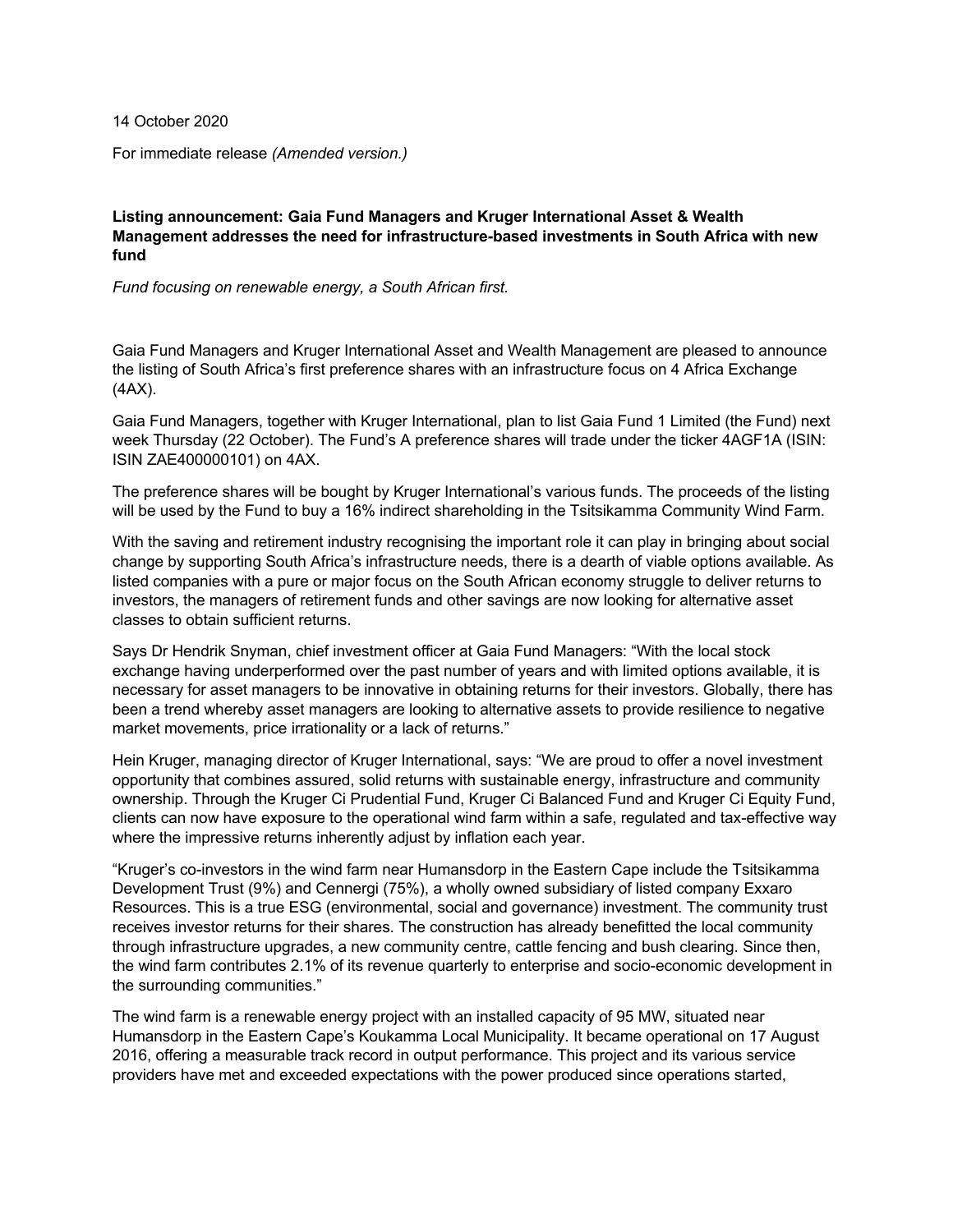surpassing the P50 (base case) forecast. The performance of the project to date reflects the quality of the wind resource, equipment and service providers, according to Snyman.

The listing of the Fund's preference shares, with its focus on clean energy, takes place as the South African Government ramps up the supply of renewable energy to the national electricity grid. On 25 September 2020, the Minister of Mineral Resources and Energy, Gwede Mantashe, gazetted a key determination under national legislation to procure a total of 11 800 MW of electricity, of which 6 800 MW will be from renewable sources.

"This investment contributes to much-needed infrastructure in South Africa and investment diversification in an alternative asset class for us as the investors. We are proud to include Gaia Fund 1, with the wind farm as its first asset, in the Kruger Ci funds," says Kruger.

Collective Investment Schemes and retail investors have struggled to directly access infrastructure investments for several reasons. First, they are not readily available. Second, they are not usually listed on stock exchanges. Lastly, those options which are listed are subject to deflated prices owing to the lack of a readily traded market that understands the underlying principles of the asset class.

Snyman explains: "Infrastructure as an asset class can provide investors with stable inflation-linked cash returns while preserving their capital. However, the current means of gaining access to these projects includes a daunting and protracted process requiring, among other things, negotiating lengthy contracts. This process is far removed from investors' ordinary means of acquiring shares on a trading platform and, therefore, acts as a significant investment barrier to entry and exit. In addition to the process, the unlisted equity available in the projects precludes certain Collective Investment Scheme portfolios from acquiring interests in the projects. A listed security removes many of the entry and exit barriers for investors and allows infrastructure to take up its rightful place as an asset class in many investor portfolios."

By listing the Fund, collective investment scheme portfolios are able to increase their allocation to infrastructure through preference shares, from a threshold of 5% to a maximum of 10%, and yet retain the benefits of price stability. The ability to do this will open a unique market opportunity for future collective investment scheme portfolios to invest in 4AX-listed infrastructure projects through new issuances of preference shares in the Gaia Fund 1.

"Kruger International as an innovative fund manager collaborated with Gaia Fund Managers as a pioneer in the infrastructure investment space in South Africa to come up with a solution to access infrastructure investments for their investors," adds Snyman. "Kruger International's funds will hold all of the preference shares, allowing them to accurately mark their value on a daily basis; meaning that as an asset manager, they are less exposed to market irrationality and/or information asymmetry."

Gaia Fund 1's A preference shares will be 4AX's seventh equity listing. 4AX, as a new low-cost, fully licensed equity and debt exchange, took up the challenge with Kruger International and Gaia Fund Managers to list these industry-first preference shares. 4AX provides security for investors, giving the required financial transparency and regulatory oversight without the obstructive burden and costs associated with legacy exchanges. As such, the cost and admin associated with listing are no longer prohibitive.

According to Eugene Booysen, CEO of 4AX: "4AX brings to the market an efficient and alternative regulatory model which reduces regulatory costs and inefficiencies but promotes and adheres to the highly regarded financial regulatory standards in South Africa. 4AX focuses on being a safe and simple digital marketplace redesigning finance and access to capital and thereby enabling inclusive growth."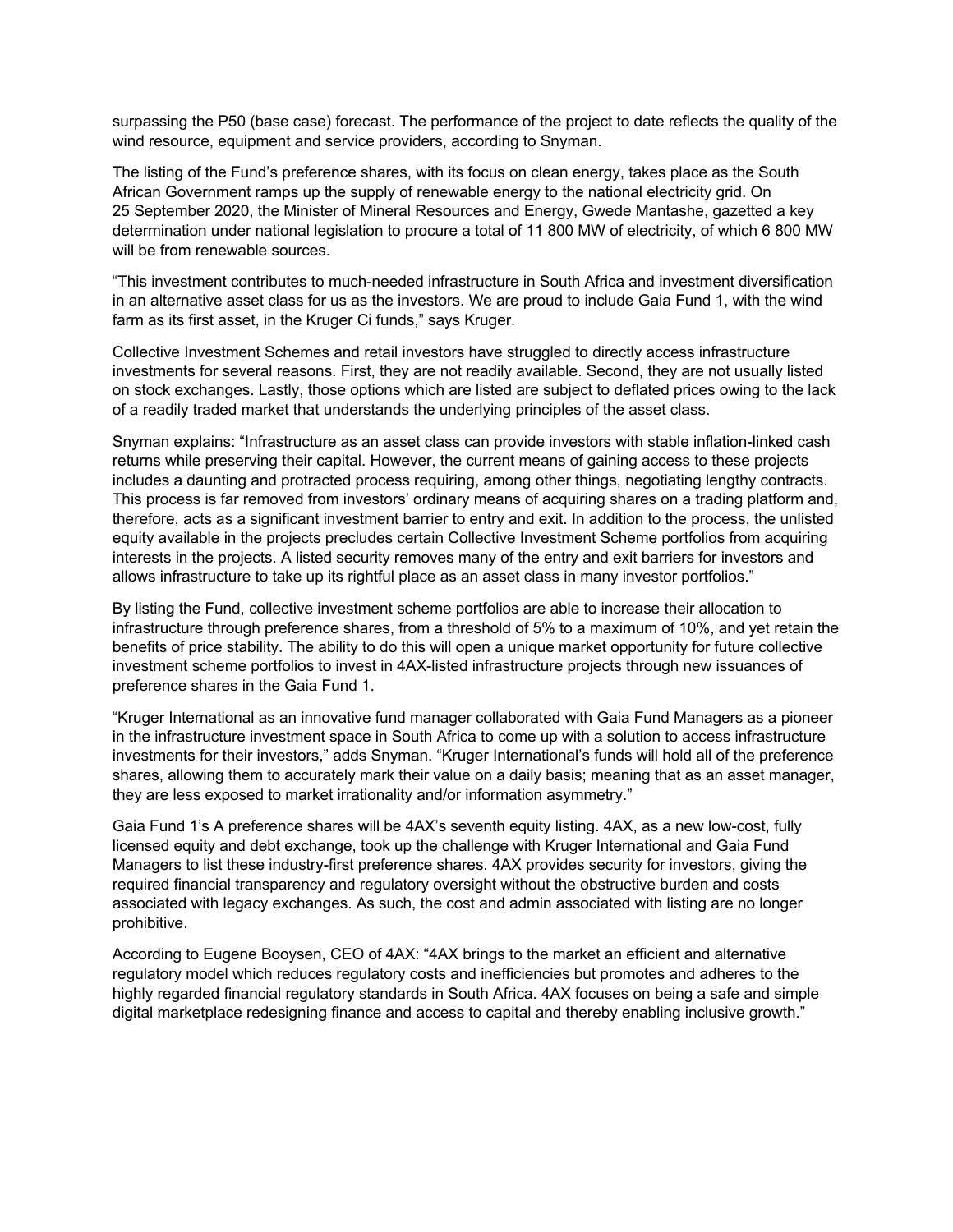## **About GAIA Fund Managers**

Gaia Fund Managers was formed in Cape Town in 2012 and incorporated in 2015 for the purpose of facilitating the investment of long-term investor capital in infrastructure projects in Southern Africa.

Gaia Fund Managers is considered a leading specialist secondary market infrastructure transaction team in the Southern African region, having concluded:

- The first significant secondary market transaction in the South African renewable energy programme with Japan's Sumitomo Corporation as the seller.
- The largest renewable energy secondary market transaction in South Africa to date in collaboration with a consortium of investors and regional banks with Gestamp Renewables as the counterparty.

Gaia Fund Managers, as first mover and brand leader, has concluded 11 renewable energy and one toll road transaction to a value in excess of R3.5 billion.

The Fund was established by Gaia Fund Managers as an investment vehicle for the express purpose of providing institutional investors access to infrastructure investments in South Africa.

It is the objective of Gaia Fund Managers to utilise the Fund to conclude additional investments in infrastructure on behalf of its clients.

Gaia Fund Managers, via an Asset Management Agreement, will manage the Fund as well as the interests of the respective preference shareholders in the underlying projects.

For more information, visit http://www.gaia.group.

Collective investment schemes ("CIS") are generally medium to long-term investments. The value of participatory interests or the investment may go down as well as up and past performance is not necessarily a guide to future performance. Ci does not provide any guarantee either with respect to the capital or the return of a portfolio. CIS are traded at ruling prices and can engage in borrowing and scrip lending. Forward pricing is used. The Kruger portfolios are portfolios established and administered by Ci, and Kruger International has been appointed to manage and market the portfolios. Ci retains full legal responsibility for the co-named portfolios. Additional information on the portfolios may be obtained, free of charge, directly from Kruger International or Ci. Ci Collective Investments (RF) Pty Ltd ("Ci") is authorised in terms of the Collective Investment Schemes Control Act to administer the portfolios. Ci is a non-voting ordinary member of the Association for Savings & Investment South Africa (ASISA).

GAIA Fund Managers and Kruger International are authorised financial services providers.

-Ends-

For more information, contact:

§ **For Gaia Fund Managers**: Sanri van Wyk, SVW Communications

sanri@svwcommunications.com

+27 63 437 9195/+27 21 461 3203

§ **For Kruger International:**  Mia Kruger

mia@krugerinternational.co.za